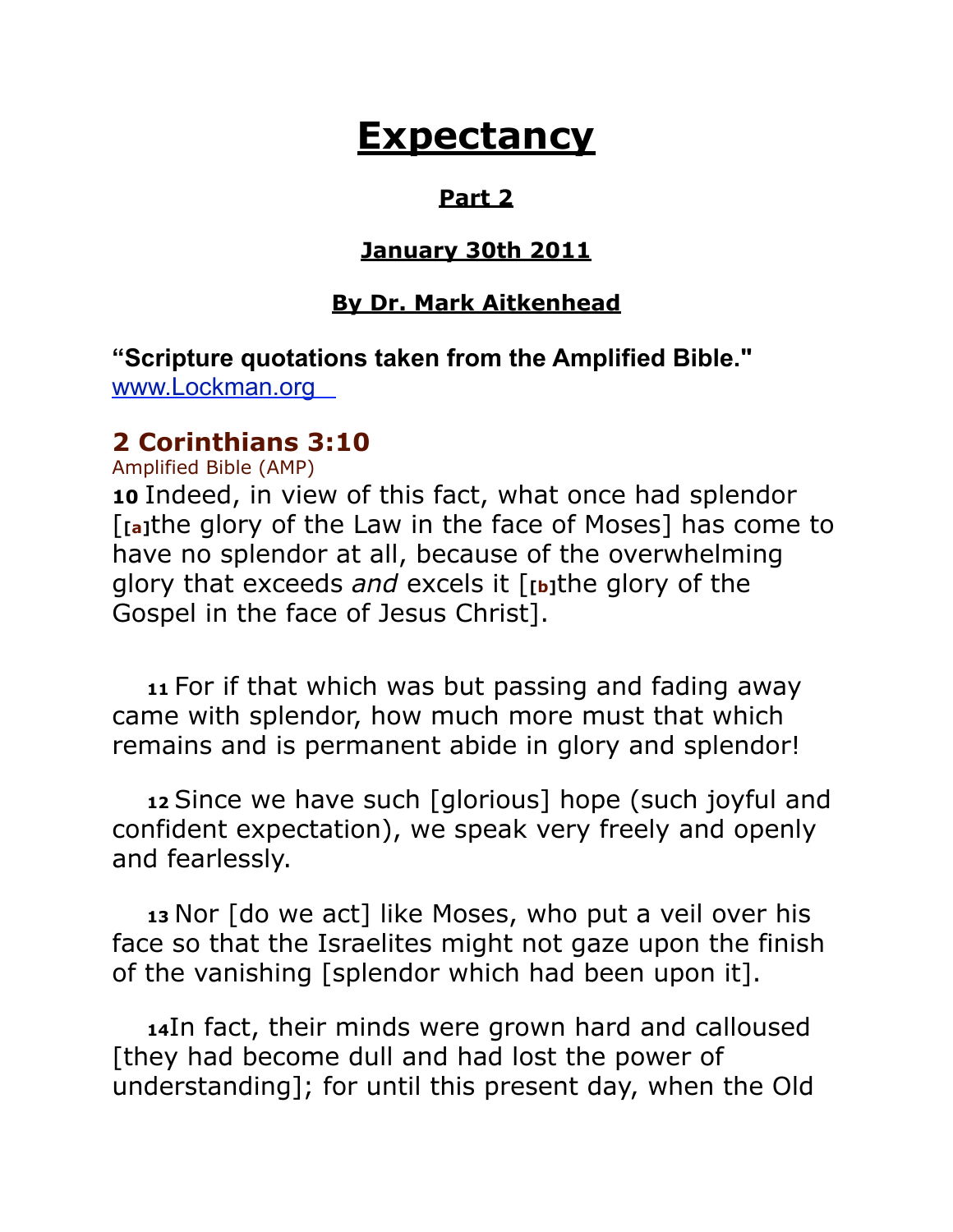Testament (the old covenant) is being read, that same veil still lies [on their hearts], not being lifted [to reveal] that in Christ it is made void and done away.

 **<sup>15</sup>**Yes, down to this [very] day whenever Moses is read, a veil lies upon their minds and hearts.

 **<sup>16</sup>**But whenever a person turns [in repentance] to the Lord, the veil is stripped off and taken away.

 **<sup>17</sup>**Now the Lord is the Spirit, and where the Spirit of the Lord is, there is liberty (emancipation from bondage, freedom).

Lets look at how the "Who's" broke through their barrier and were able to reach their goal.

#### **Play the last part of "Horton Hears a who" where he breaks through with good music and reaches the goal.**

#### 1) Do we have an expectancy for God to do the impossible?

### **Romans 8:19 (Amplified Bible)**

**<sup>19</sup>**For [even the whole] creation (all nature) waits expectantly and longs earnestly for God's sons to be made known [waits for the revealing, the disclosing of their sonship].

Most people don't really trust God, don't really believe Him or His Word. THis is evidenced in the weakness of Christianity in our culture.

### **Numbers 23:19 (King James Version)**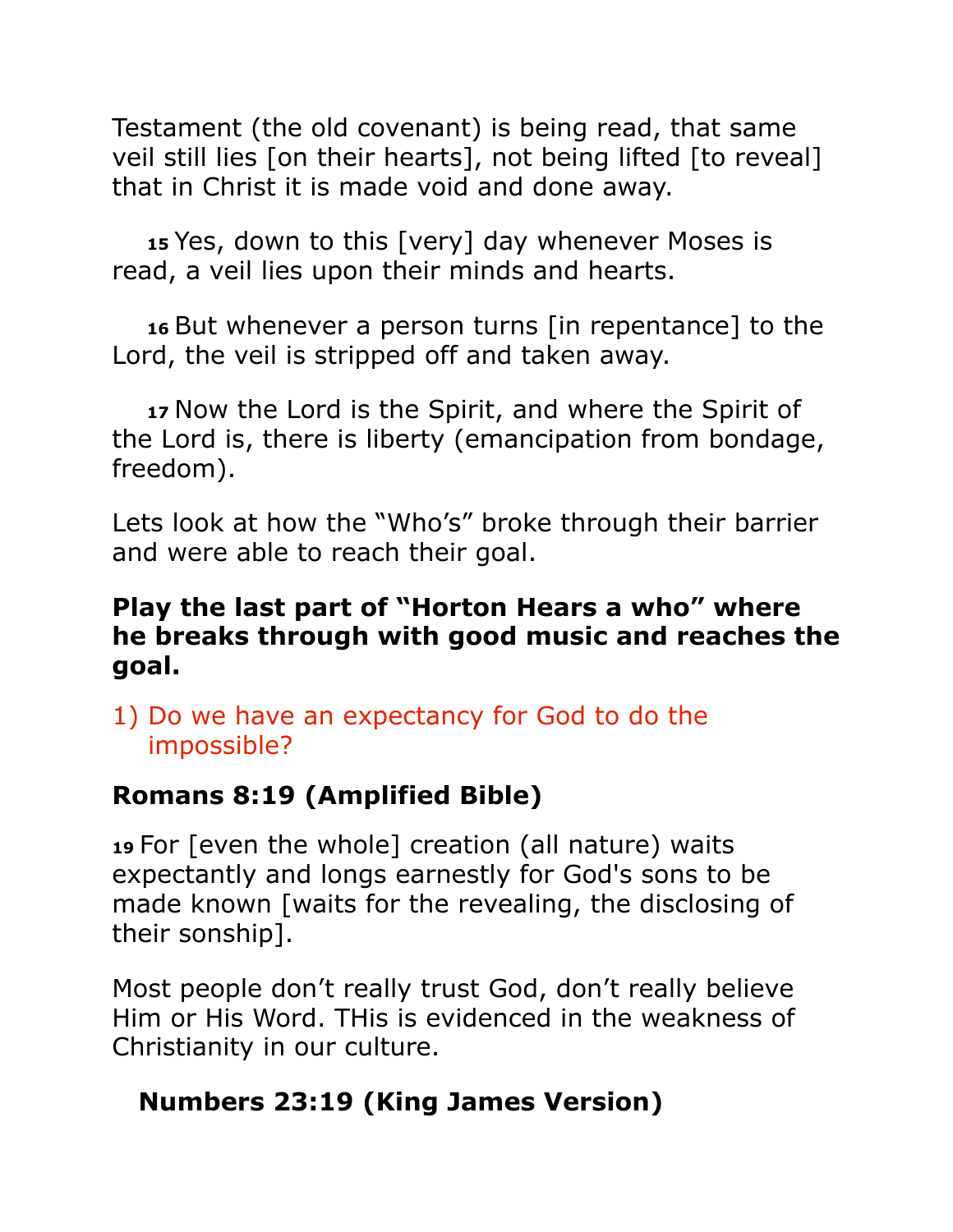**<sup>19</sup>**God is not a man, that he should lie; neither the son of man, that he should repent: hath he said, and shall he not do it? or hath he spoken, and shall he not make it good?

# **Numbers 23:19 (Amplified Bible)**

**<sup>19</sup>**God is not a man, that He should tell or act a lie, neither the son of man, that He should feel repentance or compunction [for what He has promised]. Has He said and shall He not do it? Or has He spoken and shall He not make it good?

# **Titus 1:2 (Amplified Bible)**

**<sup>2</sup>**[Resting] in the hope of eternal life, [life] which the ever truthful God Who cannot deceive promised before the world or the ages of time began.

### **Titus 1:2 (King James Version)**

**<sup>2</sup>**In hope of eternal life, which God, that cannot lie, promised before the world began;

# **Hebrews 6:18 (King James Version)**

**<sup>18</sup>**That by two immutable things, in which it was impossible for God to lie...

# **Hebrews 6:18 (Amplified Bible)**

**<sup>18</sup>**This was so that, by two unchangeable things [His promise and His oath] in which it is impossible for God ever to prove false or deceive us,

# **Psalm 89:35 (King James Version)**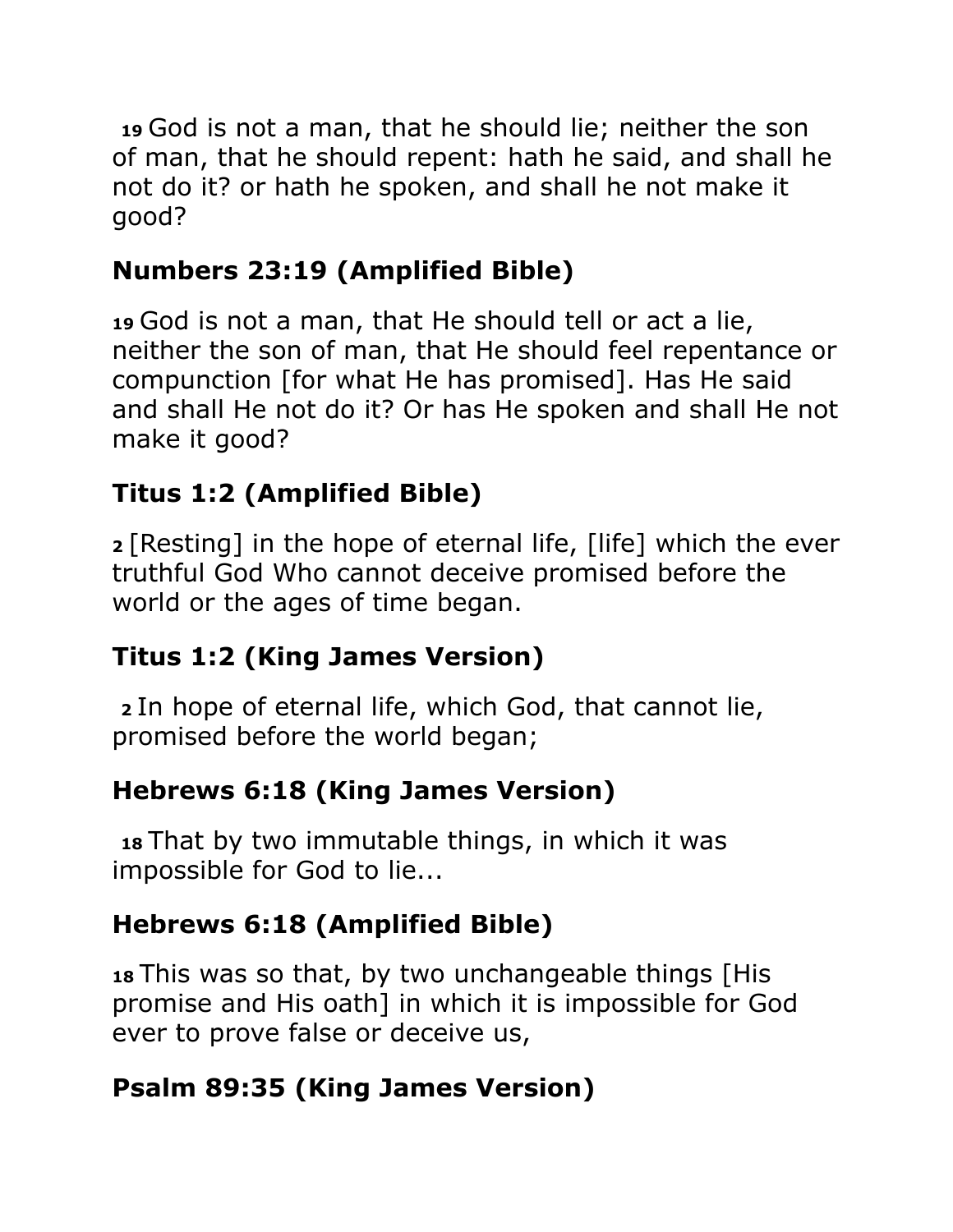**<sup>35</sup>**Once have I sworn by my holiness that I will not lie unto David.

# **Psalm 89:35 (Amplified Bible)**

**<sup>35</sup>**Once [for all] have I sworn by My holiness, which cannot be violated; I will not lie to David:

# 2) How do we get to a place of great expectancy?

# **Philippians 3:13-14 (Amplified Bible)**

**<sup>13</sup>**I do not consider, brethren, that I have captured and made it my own [yet]; but one thing I do [it is my one aspiration]: forgetting what lies behind and straining forward to what lies ahead,

 **<sup>14</sup>**I press on toward the goal to win the [supreme and heavenly] prize to which God in Christ Jesus is calling us upward.

Read from the Word here. Vs 15-17

What is the Prize?

Touching people, bringing people to salvation, impacting His great cause.

3) Do we truly believe that God is about to do bigger things?

# **Revelation 3:10 (Amplified Bible)**

**<sup>10</sup>**Because you have guarded and kept My word of patient endurance [have held fast the lesson of My patience with